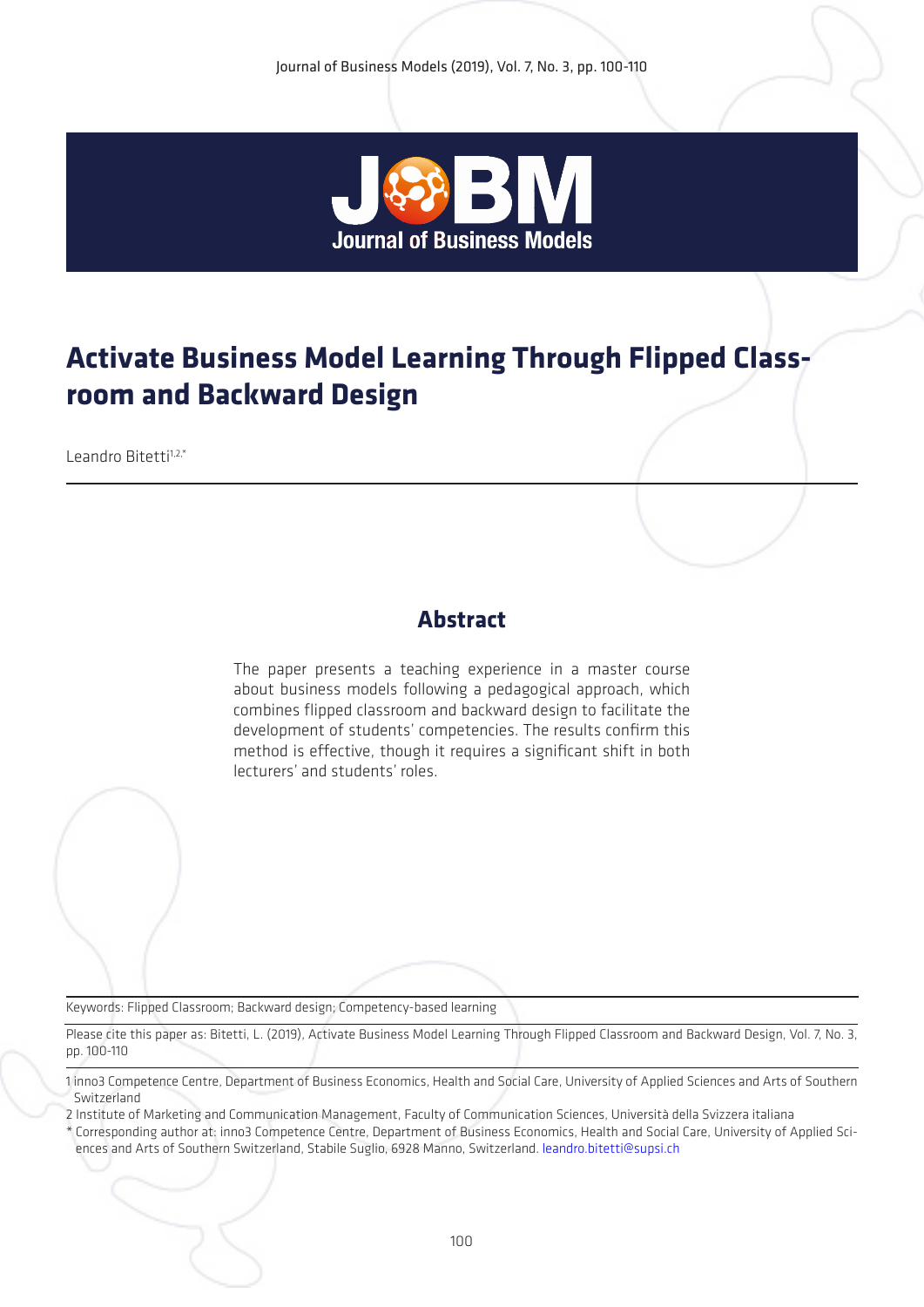### **Introduction**

This article aims to present a teaching experience based on the flipped classroom approach, integrated with backward design in a course on business models and business model innovation. The course is labelled "Advanced Strategic Management II". It consists of a course of the Master of Science in Business Administration with Major in Innovation Management at the University of Applied Sciences and Arts of Southern Switzerland (SUPSI). Developing a course about business models is not a matter of selecting the right contents only. Actually, the most critical decision for instructors is about the teaching method to implement. The educational panorama has evolved a lot, with a rise of innovative models such as MOOCs, online university programs, and blended learning. The web has increased the access to information while lowering the cost to access it (Nizet *et al.*, 2016). In the case of the business model subject, the web provides academic online courses for free or through a relatively small fee via online learning platforms like Coursera, edX, and FutureLearn among others. In the same platforms, students can enrol in full business model online programs offered by well-known universities. There is also an increase in online courses given by professionals and consulting firms. In this fiercely competing panorama, higher education may be asked to reconfigure its role from an exclusive place of knowledge transfer to a facilitator role, consistently with the competencybased learning (Burke, 1989; Tardif, 2006). Given that the information is widely distributed, lecturers may be suggested to use the time of the classroom for practical activities, while leaving out-of-class the knowledge acquisition, through videos, readings, etc. The latter is the core idea of the flipped classroom approach.

Following the competence-based perspective, the flipped classroom is an assembly of several educational practices under the approach of active learning (Akçayir and Akçayir, 2018; Bergmann and Sams, 2012; Cecchinato and Papa, 2016). Bonwell and Eison (1991: 19) define active learning as any teaching methodology, which "involves students doing things and thinking about the things they are doing". In other words, students are directly active in their learning process. Active learning fosters students' performance as the synthesis of 1'200 meta-analyses by Hattie (2015: 80) reveals. Many of the highest ranked are principles of the flipped classroom approach, such as "classroom discussion", "reciprocal teaching", "feedback", "problem-solving teaching", "interactive video methods", and "small group learning". Six decades earlier, Dale (1954) revised its "Cone of Learning", which already showed how people remember more by practicing than by reading or by listening. The latter does not mean that educators should stop asking students to read, but a mix between theory acquisition and practice contributes solving the knowing-doing gap (Pfeffer and Sutton, 2000).

The pedagogical approach presented in this article consists in the combination of flipped classroom and the "backward design" (Wiggins and McTighe, 1998), which is a consistent method with flipped classroom (Hurtubise *et al.*, 2015). The goal of the study is to assess whether the approach is an appropriate methodology to teach and learn business models and business model innovation. The rationale behind the study is supported by the importance for entrepreneurs and managers to develop competencies related to business models. In fact, Zott and Amit (2010) explain that "business model thinking" has been an important priority that contributed to Inditex corporate success. At the same time, "thinking in terms of business model" has been reported as one major challenge when dealing with the ideation of new business models (Frankenberger *et al.*, 2013). An educational program that aims to train future managers or entrepreneurs should be aware that business model related competencies are important but difficult to build. For this reason, teaching theoretical aspects of business models and business model innovation only is not sufficient. Schneckenberg *et al*. (2017) assess business model innovation as a process where decision-makers need to deal with uncertainty.

# **Approach**

This section presents how the approach implemented applies these two models, after providing the theoretical background of both briefly.

### **The flipped classroom**

The basic idea of the flipped classroom is essentially an overturning of the educational logic. Lecturers move before the class the acquisition of knowledge through readings, videos, audios, etc., while in class there is the practice of what learned at home through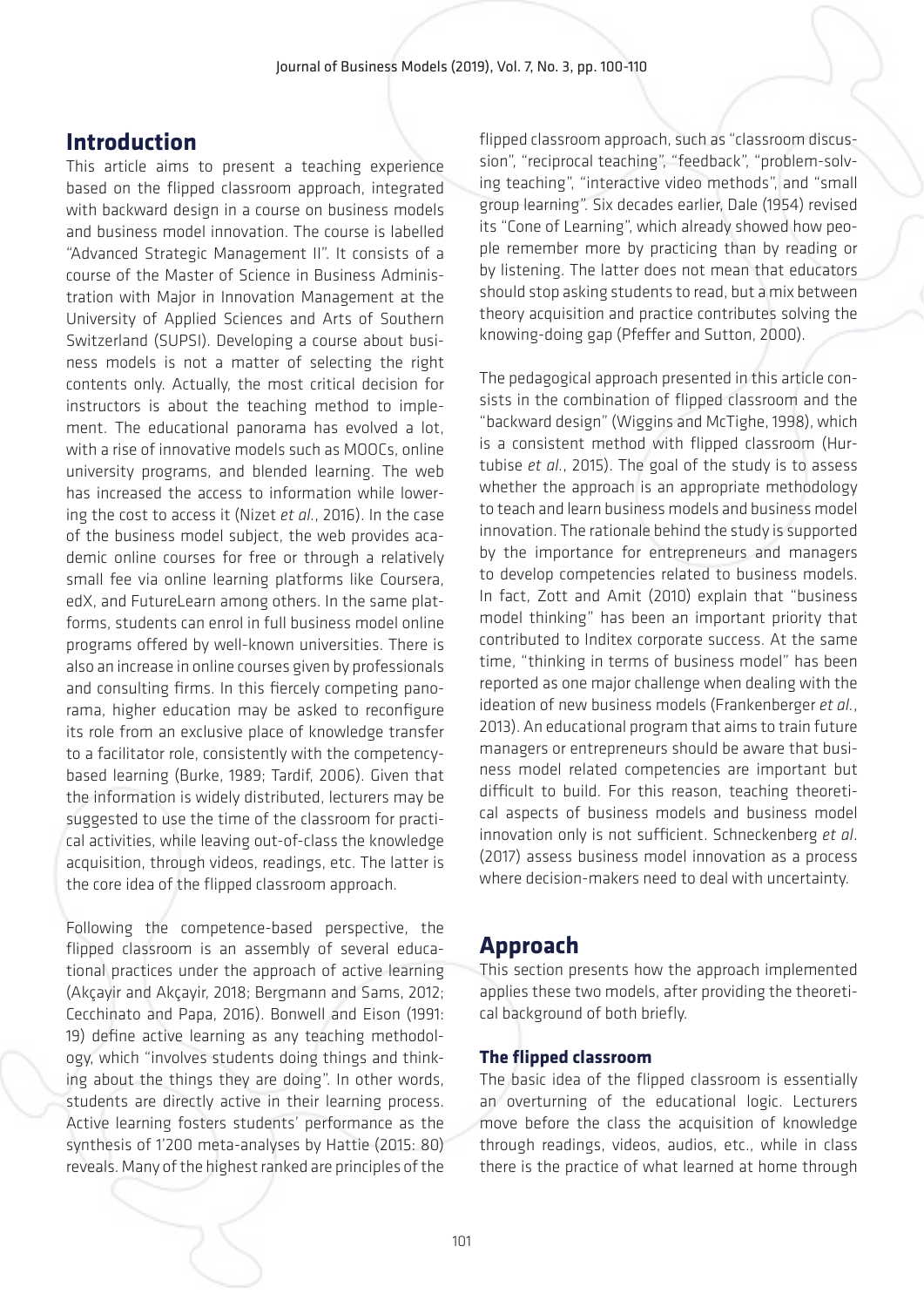discussion and complex problem-solving activities. These classroom activities are often done in small groups under the supervision of the lecturer who acts as a facilitator of the learning process (Bergmann and Sams, 2012; Cecchinato and Papa, 2016; Lage *et al.*, 2000). Bergmann and Sams (2012) argue that there are significant changes in both out-of-class and inclass activities. The activities performed at home are considered equal in terms of time spent, but different at a conceptual level. In fact, two main changes are introduced in class. The first is about the revision and the discussion of the activity performed at home. In the traditional classroom, lecturers go over the concepts taught the previous sessions, and grade in class the homework provided. In the flipped classroom, the revision activity becomes a validation for the lecturer of the knowledge acquired by the students at home. The second is about the amount of time provided to the practice, which allows to increase the complexity of the task and assist students in its fulfilment. In class, students benefit from the tutoring of the lecturer, and from the presence of peers (Hung, 2015). Concerning out-of-class resources, lecturers have to make a choice about the key concepts to focus on in the video, as the latter is shorter than the usual lecture. For this reason, it is imperative to understand the educational goals at the very beginning of the instructional design. The method of backward design provides operational guidance to lecturers interested in designing courses with the approach of the flipped classroom.

### **The backward design**

The "backward instructional design model" has been coined by Wiggins and McTighe in 1998, who criticized the traditional approach in education design. The latter consists of the design of a curriculum by beginning with the selection of the topics and the reading list of the lectures. On the contrary, according to the backward design, once the lecturer identifies the core competencies students should develop, the design continues with the determination of the pieces of evidence the lecturer needs to collect in order to prove the achievement of the competencies aimed (Wiggins & McTighe, 1998). Lecturers need to select the different types of assessment (e.g. tests, quizzes, projects, etc.) to evaluate students' learning performance. Only after these reflections, it is possible to proceed to the planning of the contents and the teaching methodologies

most consistent to contribute to the identified competencies development.

### **The course planning and implementation**

The module of "Advanced Strategic Management II" is offered in the second semester of the first year of the Master of Science in Business Administration at SUPSI. The master program's mission is to develop the "change agents" of tomorrow: professionals capable of managing innovation projects by understanding and answering to emerging customers' needs, in a sustainable way through a systemic approach. The master is a consecutive part-time program conceived to allow students to gain working experience. Every year the master program enrols 25-30 students only. The course of "Advanced Strategic Management II" is at its third edition. The pedagogical approach of the course has always been the flipped classroom. In these three editions, some changes occurred. First, the business model literature has exploded and continues to grow in these last years (Massa *et al.,* 2017) and this contributes to a continuous update of the contents, as well as the cases brought in class to practice. Second, some improvements were made in pedagogical terms. Students' feedback highlighted the key critical aspects of the method, such as the length of the videos and the fact that they worked in groups with low interaction within the class during and after the practical activity. For these reasons, videos have been shortened, while a course blog, moderated by the lecturer, has been implemented. The blog allows students to exchange thoughts with peers and with the lecturer also after the lecture. The blog is a tool that facilitates students' revision, by benefitting from the lecturer's feedback.

Prior to the introduction of the course presented in this article, business models and business model innovation have been taught within the traditional classroom approach by other lecturers, always during the first year of the master program. When students arrived at the second year, they followed a practice-oriented course about innovation management. The lecturer acknowledged a lack of prerequisite competencies in terms of business modeling. Given the uncertain and complex nature of innovation projects, the present course was redesigned in order to implement a mixed approach between theory and practice. In fact, entrepreneurship education claims that theory and practice have to be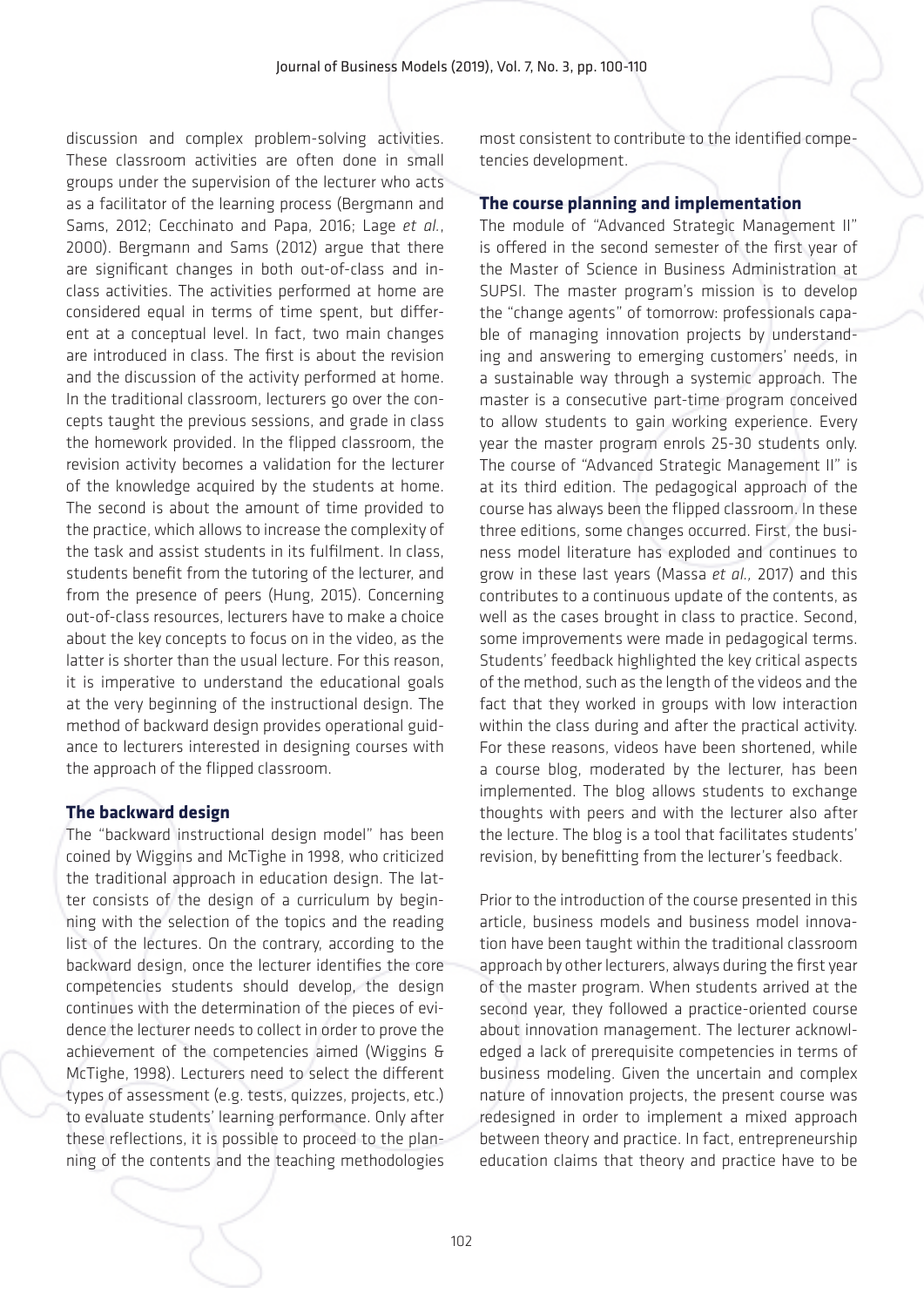#### Journal of Business Models (2019), Vol. 7, No. 3, pp. 100-110



**Figure 1: Backward design of the course "Advanced Strategic Management II"**

seen as a continuum (Neck *et al.*, 2014). The flipped classroom has been a natural choice to allows both theory acquisition and competencies development.

The presented approach concerns the latest edition of the course. Figure 1 illustrates the three key steps of the course's backward design following the process described by Wiggins and McTighe (1998).

The desired result of the course is to develop a holistic approach to understand the strategic issues of an organization, and to design a structured process to solve these issues. To achieve this goal consistently, "business model" is used as the unit of analysis along the entire module, as it provides a "systemic view" on firms (Massa *et al.*, 2017). In terms of business model and business model related competencies, the course aims at developing the understanding, the description and the assessment of a business model, and the understanding and the application of processes and tools for business model innovation. The ultimate goal of the course is to train students to formulate and argue strategic recommendations on business models.

Once identified the students' competencies to develop through the course, three various types of assessment have been determined. The first is a traditional written individual exam to test the knowledge of students. In fact, in order to express a competence, a student needs to consolidate its knowledge (Abeysekera and Dawson 2015; Tardiff, 2006). As a second summative assessment, students have been asked to prepare a weekly

individual short essay concerning a brief discussion of the theoretical concepts. To achieve the course's goals in terms of competencies, students need to understand theoretical concepts, but most importantly they need to interpret the practical implications of these concepts. The questions asked for the essays could be summed up with: "what does this theory mean in practice?". The translation from theory to practice is not so easy to achieve. For this reason, the assessment is performed weekly, also to monitor the students' improvement due to lecturer's feedbacks, the feedbacks from classmates, and the practice done in class. The operationalization of this kind of assessment within the course consists of the writing of an essay of 100 words to be posted on the course's blog at least one day before the lecture. Prior to the lecture, the lecturer comments each post with personal feedback. The third and most important assessment is about a simulation of a strategy workshop on business models. Tardif (2006) asserts that a realistic task is considered the ideal context to assess students' competencies. This edition's final exam is the result of a continuing fine-tuning process, involving colleagues, education experts and "business model" lecturers, also met at The Business Model Conference in 2018. Actually, a competency-based assessment is particularly challenging to design (Tardif, 2006). The first edition of the course involved a simulation in group about four competing companies that dealt with the necessity to innovate their business model. In the second edition, the exam consisted of an open-book case study performed individually, where students were asked to criticize a strategic report written by a consultant for a company. For this edition, a more "in-action" assessment has been experimented to simulate a real scenario even closer. In practice, students have been provided with a realistic situation of a company's actual business model with some additional information (competitive analysis, innovation goals, perceived threats, etc.), and they were asked in groups of three to prepare a strategy workshop. Students had to interpret the challenge provided to them and design an activity that lasted 30 minutes. The day of the final exam the same groups of students performed their designed activities to a team of faculty members, who acted as company members. The lecturer role was to assess how students conducted the workshop. In detail, the consistency of the activity proposed and their ability to manage the activity, by applying tools learned in class, have been assessed. This assessment is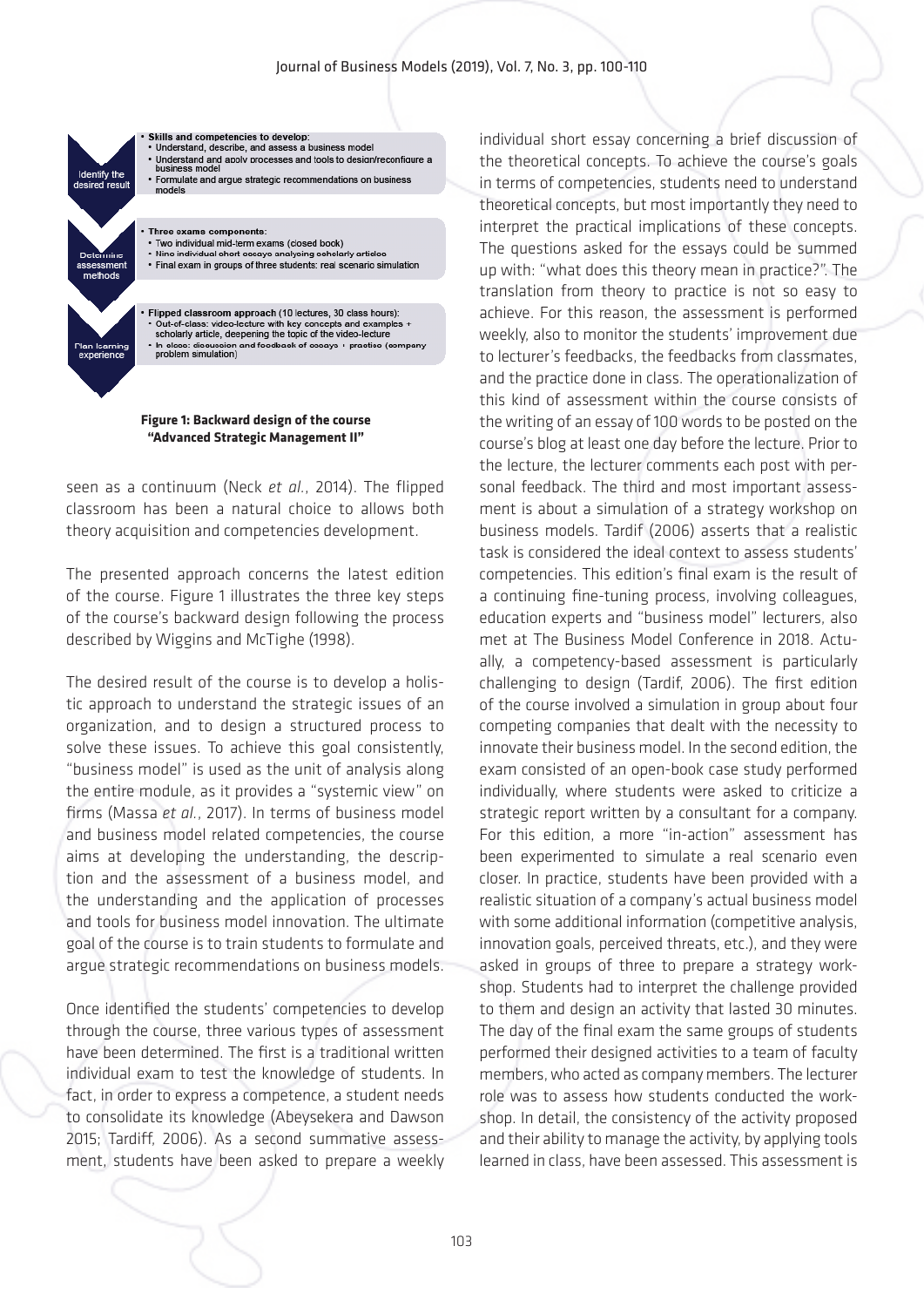#### Journal of Business Models (2019), Vol. 7, No. 3, pp. 100-110



**Figure 2: Structure of the course "Advanced Strategic Management II"**

a sort of a big match for students, where students have to mobilize all the resources they developed along the course. In order to allow students to play a good match, a meticulous training program has to be designed.

In terms of contents, both in-class and out-of-class education have been organized, over ten lectures. The first five lectures cover basic concepts of business models and business model innovation, while the last five lecturers deal with most advanced and in-depth topics. As represented in Figure 2, out-of-class activities consist of a weekly video-lecture to be watched and a scholarly article to be read and discussed before the class day. In-class activities entail the discussion of the essays written by the students about the scholarly article read, and a simulation, a role play or a real case resolution. These practical activities are often codeveloped and co-conducted with local companies the author collaborates with in research projects.

All the out-of-class activities are available at the beginning of the course to students via the course platform. The video-lecture has almost always been a screencast of a personal presentation recorded personally (i.e. a record of a slides-based presentation and the lecturer's voice in background). More increasingly, videos prepared by other lecturers all over the world have been selected, through the educational platforms like Coursera, edX, FutureLearn, and other websites<sup>1</sup>. Besides the authoritativeness of the lecturers and the higher quality of videos, this tactic also allows differentiating the point of views on the topic of "business models".

<sup>1</sup> In the latest edition of the module many resources have been selected by www.businessmakeover.eu

In addition to the video, a scholarly article is provided to deepen their knowledge of the week's specific topic.

When students arrive in class, the lecture begins with the discussion of the essays. In this activity, the lecturer is less active. The lecturer's primary role is to assess how students argue their essays and actively co-consolidate the knowledge they acquired through the out-of-class activity. Voluntary students initiate the discussion by sharing their thoughts about the article and the topic in general. Then, some students are asked by the lecturer to share a particular subject of their essays, which will be useful for the following case. In fact, the goal of this section of the lecture is to deepen the theoretical basis in order to facilitate the execution of the practical activity. Then, a real case, a simulation, or a role play is launched by the lecturer or by a local firm. For example, the lecture about "Value Proposition Design" debates the "Jobs to be done theory" (see Christensen *et al*., 2016) and the "Value Proposition Canvas" tool (Osterwalder *et al*., 2014). In class, students dealt with a local entrepreneur who had challenges in terms of its value proposition. Students played a role-play to develop an improving value proposition, after having applied the jobs to be done theory through the value proposition canvas.

After the activity, groups are asked to prepare and publish their results on the blog. The last minutes of the lecture there is a very important wrap up conducted by the lecturer in order to clearly explain the linkages between out-of-class and in-class activities. This is an extremely useful moment for students, that allows them to never miss the entire course overview and the link between theory and practice as structured in the course program as presented in Table 1.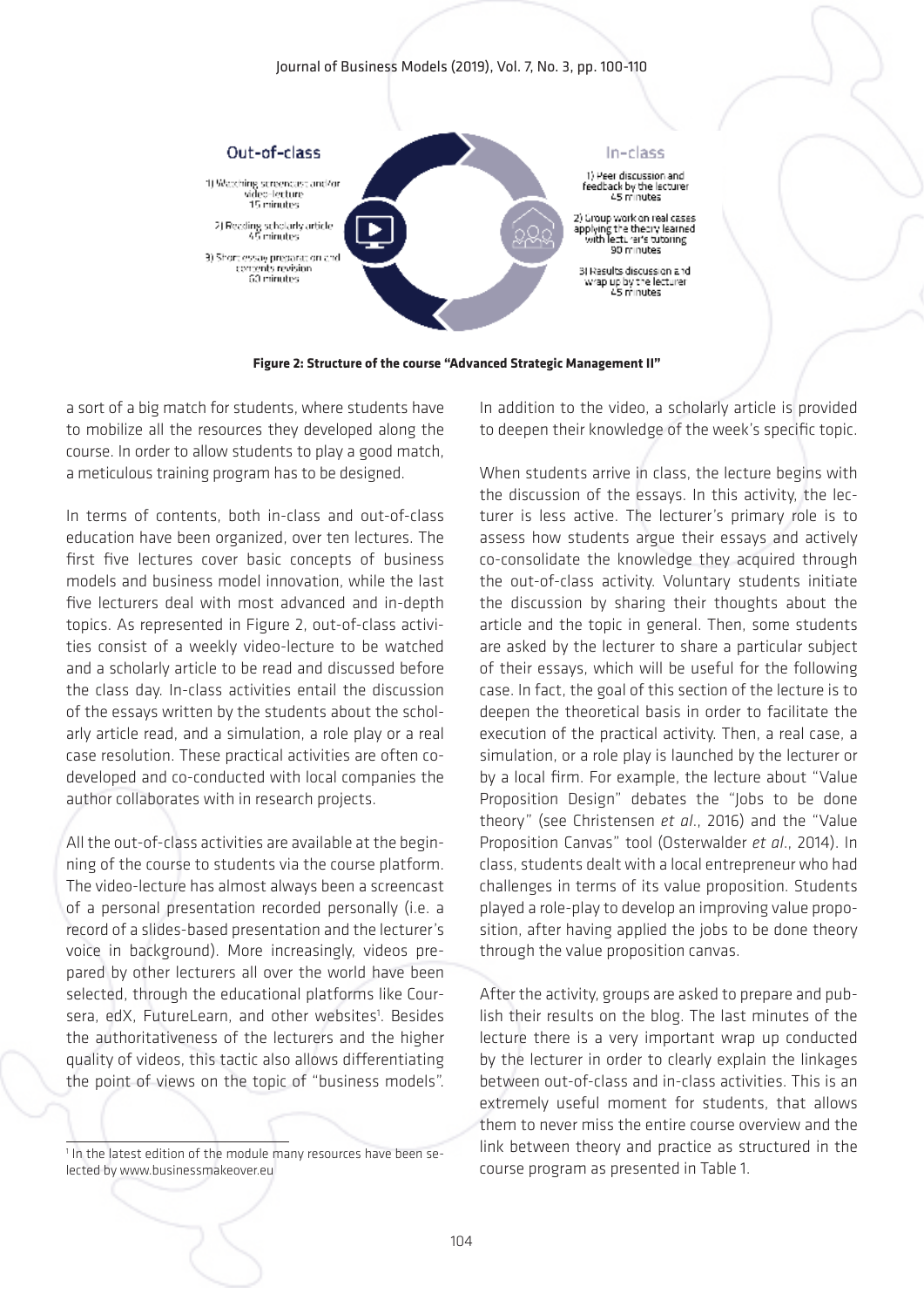#### Journal of Business Models (2019), Vol. 7, No. 3, pp. 100-110

| Lecture        | <b>Topic of the</b><br>lecture                                            | <b>Goal of the lecture</b>                                                                                         | <b>Practical activity description</b>                                                                                                                               |
|----------------|---------------------------------------------------------------------------|--------------------------------------------------------------------------------------------------------------------|---------------------------------------------------------------------------------------------------------------------------------------------------------------------|
| 1              | Introduction to<br>innovation<br>strategy                                 | <b>Understand the different forms</b><br>and typologies of innovations                                             | Discussion on innovation<br>typologies and examples                                                                                                                 |
| $\overline{2}$ | Introduction on<br><b>Business Models</b><br>(BM)                         | Describe and assess a BM                                                                                           | Local company BM description<br>and evaluation of key trends<br>impact                                                                                              |
| $3 - 5$        | Introduction on<br>business model<br>innovation (BMI)<br>- basic concepts | Understand the meaning and<br>the process of BMI                                                                   | Case study on reconstructing<br>the BMI process followed by a<br>local company<br>Case study to understand the<br>BMI feasibility, sustainability,<br>and viability |
| 6              | The complexity<br>and uncertainty<br>of BMI                               | Understand the role of BM<br>components and architecture<br>in BMI, its antecedents and its<br>consequences        | Case study of local companies<br>that engaged in modular vs<br>architectural BMI                                                                                    |
| $\overline{7}$ | Enablers and<br>barriers of BMI                                           | Understand key moderators of<br>the BMI                                                                            | Case study to understand how<br>different phenomena affected<br>the (in)success of BMI                                                                              |
| 8              | Value<br>proposition<br>design (VPD)                                      | Understand customers' jobs-<br>to-be-done and design an<br>innovative value proposition                            | Simulation of a focus group with<br>consumers and VPD of a local<br>startup (role play)                                                                             |
| 9              | Digital BM                                                                | Understand how digital BM<br>create, deliver, and capture<br>value, and disrupt the<br>traditional industry logics | Case study of a local multi-sided<br>platform to understand and<br>assess its BM and industry<br>implications                                                       |
| 10             | Strategic<br>responses to<br>digital disruptors<br>for incumbents         | Understand how incumbents<br>could react in response to the<br>emergence of digital disruptive<br><b>RM</b>        | Simulation of a decision-making<br>process of an incumbent to<br>react to a digital BM                                                                              |

**Table 1: Description of the lectures' goals and relative practical activities**

# **Key Insights**

After three editions of the course, results indicate that the flipped classroom approach combined with the backward design is an effective approach to develop business model related competencies. The final assessment proved that students mastered competencies to design a business model innovation workshop, consistently with the specific situation of the case provided to them. The study assesses that these results could have been possible thanks to the pedagogical approach used. In the context of the present study, the topic of business model is quite new for students and it is also complex from a conceptual point of view. Moving before the class all the acquisition of theoretical concepts through videos and giving students the time to absorb the theory allowed them to develop business model related competencies with the right pace. In particular, students had time to understand and deepen the theory behind the business model construct. Then, in class, students

realized the complexity of a business model. Instead of "filling the boxes" of the business model of a fake company, bringing to them a real situation made them develop a critical attitude towards a company's business model. This outcome is more difficult to achieve also through only practice-oriented programs. In fact, balancing theory and practice by giving the right timing for both is essential. The flipped classroom methodology was crucial to develop an understanding of the barriers to business model innovation. Showing to the students some cognitive challenges (as in Frankenberger *et al.*, 2013) has been an important prerequisite to interview an entrepreneur and understand in practice some barriers he faced during the business model innovation process. Students understood concretely how to solve some cognitive challenges that prevent business model innovation. The study shows the same results with the value proposition design lecture. Besides knowing technically how to describe a job to be done, students understood how difficult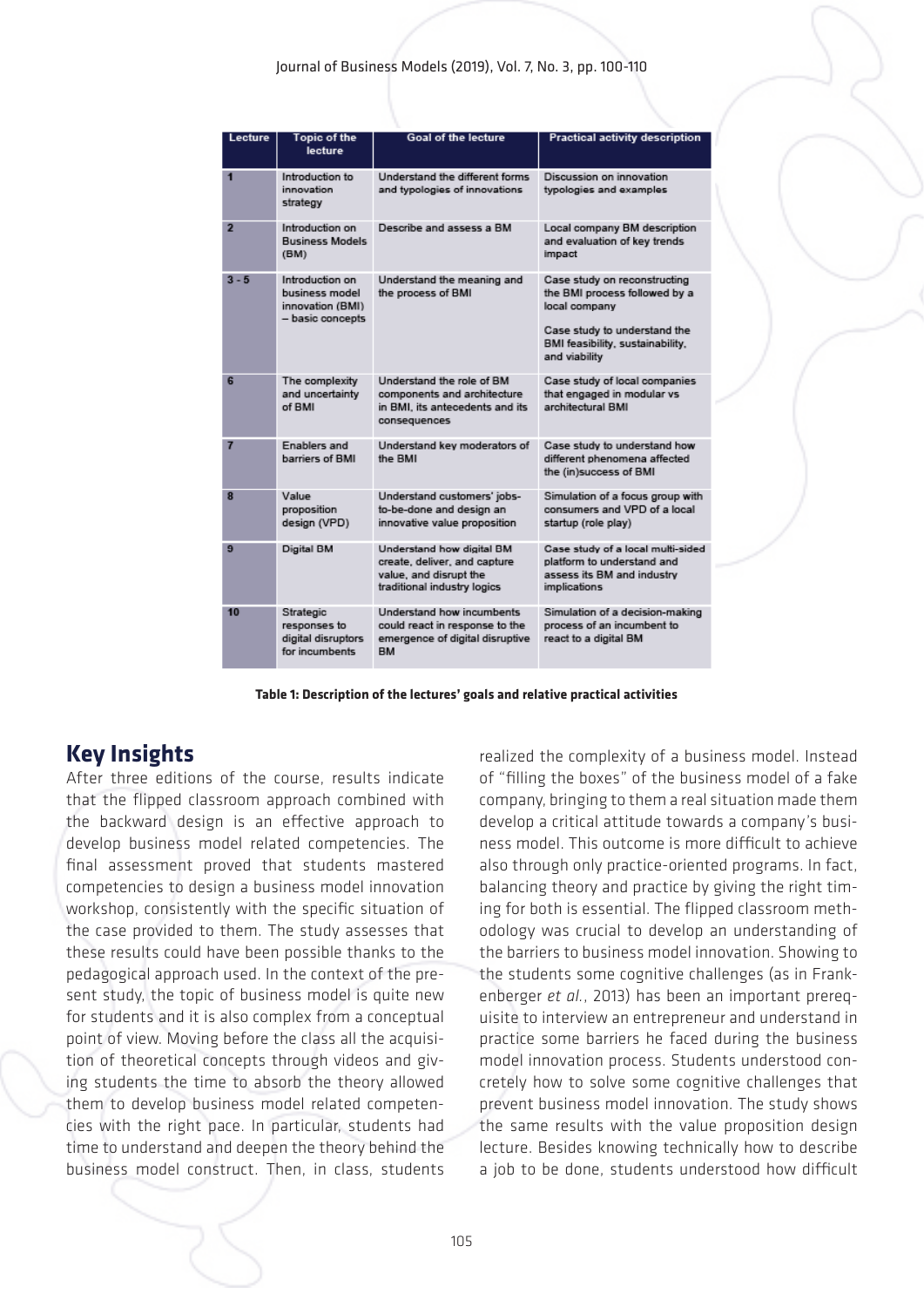is that task in reality. In all this, the lecturer plays the delicate role of keeping the silver thread all along the course.

The study reports the same positive outcomes with other flipped classroom experimentations. Consistently with Akçayir and Akçayir (2018), the impact on students' performance in the assessments is particularly positive. Both knowledge-based and competencybased exams report low rates of failures (i.e. one student per year) and lasting results as confirmed by other lecturers in the subsequent courses. In terms of engagement and motivation students actively participate and engage with positive energy. When the lecture takes place, nonattendances are very rare and even the shyest students are delighted to discuss with peers. The flipped classroom environment makes the student feel comfortable to share their point of view with peers and with the lecturer (Akçayir and Akçayir, 2018).

Moreover, students' perceptions confirm the effectiveness of the approach. Every year a focus group is conducted with some voluntary students to ask them some suggestions to improve the course and specific insights about their satisfaction, in a very open and honest environment, once grades have already been communicated to them. Students feel more competent after the course. They appreciate the fact that the approach taught them a mindset and a process to be able to understand and solve complex business problems. The yearly anonymous course evaluations confirm these perceptions. In the first two editions, students gave positive feedback to the course (a mean of 3.8/4 the first year, and of 3.9/4 the second year, while the evaluation of the third year is ongoing). Further comments of the course evaluations show that students were surprised about the workload that did not increase compared to other traditional classes. Additionally, students confirmed that the flipped classroom approach constrained them to study every week. This allowed them to perform and learn better in class. Thus, they spent less time preparing for the written exams and the final assessment.

One last key insight is about lecturer personal satisfaction. This approach revolutionized how teaching activity is conceived: it is challenging but much more rewarding and stimulating.

### **Discussion and Conclusion**

As the competitive landscape has changed, it is lecturers' responsibility to guide students to develop significant managerial competencies about business models to help companies to stay competitive (Zott and Amit, 2010), and to facilitate business model innovation processes (Frankenberger *et al.*, 2013). The flipped classroom combined with the backward design is a mindset that allows business model lecturers to enhance students' competencies. Even if it is not a brand-new approach and some convergence about advantages and pitfalls is reported in the literature, it is still difficult to warrant generalizability (Akçayir and Akçayir, 2018; Hung, 2015). Both literature and the author's experience highlight some potential issues in implementing this approach. These challenges are both in general and in the specific context of a course on business models. Here, the article discusses the main obstacles and possible solutions.

First, besides the technicalities of the backward design and of the flipped classroom, lecturers should be aware that this approach requires a shift in both lecturer's and students' roles. Along the course, it is imperative to provide frequent feedback to inform students about their development (Bergmann and Sams, 2012). The use of a blog, as in the present study, facilitates the continuous feedback process. Moreover, flipped teachers have to verify if students performed the activities expected in preparation of the lecture and if they understood the concepts. Scholarly literature provides many examples such as online quizzes, clickers, Q&A, discussion boards, etc. (Abeysekera and Dawson, 2015; Lage *et al.*, 2000; Vaughan, 2014). For those who are inspired by the present approach, but worried about the time needed, Hurtubise *et al.* (2015) suggest that the flipped classroom could be implemented also in a small educational unit as a single lecture. Technically speaking, this is possible but pay attention to the fact that students need to become gradually familiar with the approach to benefit from its advantages. In fact, students are not always used to active approaches in learning. Most lectures are still "talk and chalk" and when students shift courses and encounter a flipped lecture, confusion may arise as both lecturer's and students' roles change. Moreover, the most frequently cited pedagogical challenge reported by Akçayir and Akçayir (2018) is a poor students' preparation prior to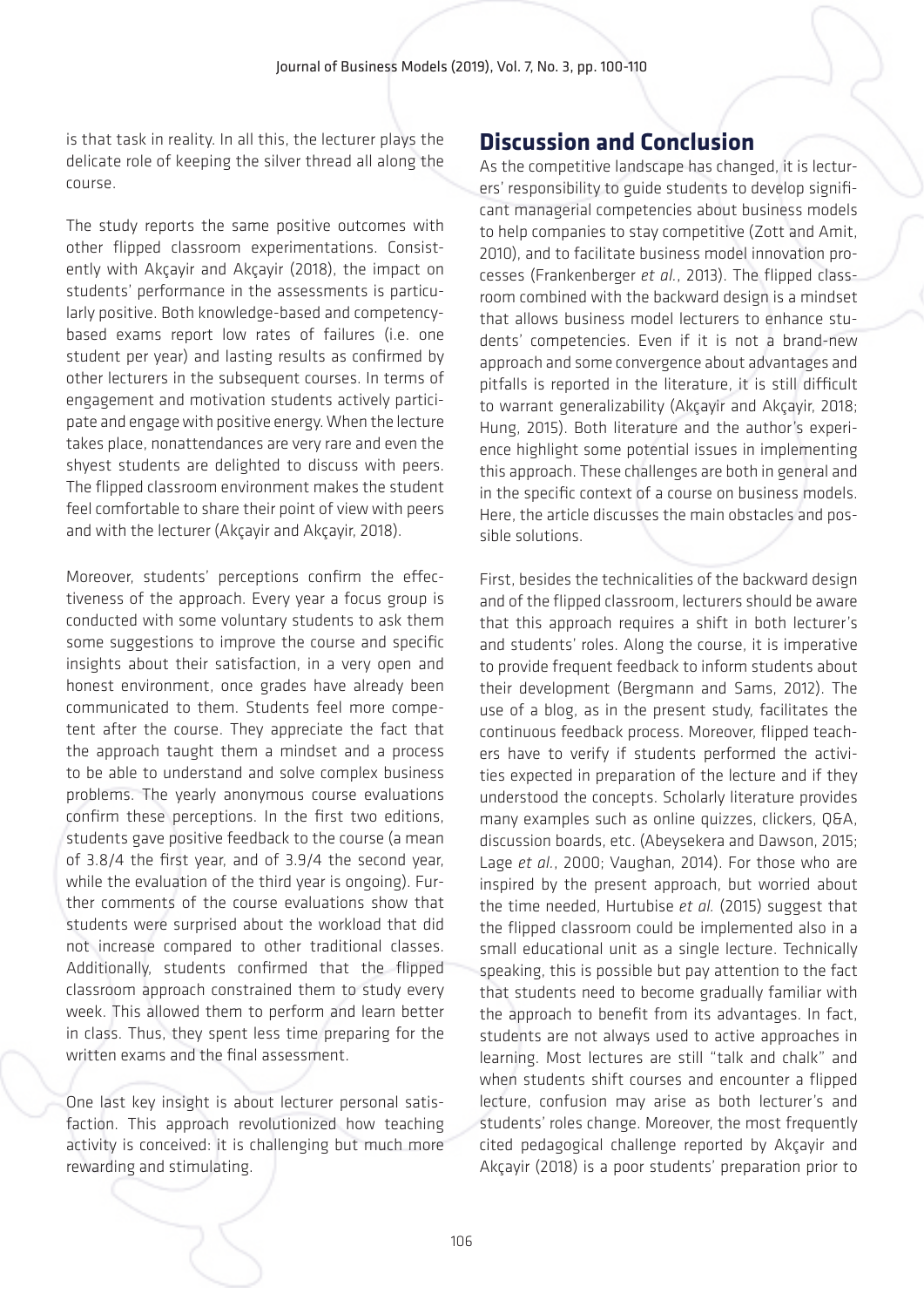the lecture. For this reason, the most important task to perform at the beginning of a flipped classroom course is to explain the "rules" and the value of the approach and to be clear on its implications. A useful tactic to use is to bring other students' feedbacks and perceptions about the approach to lower the preconceptions such as the fact that flipped classroom means increased workload.

Second, there is a general worry about the application of the flipped classroom approach in large class sizes. The master's in business administration at SUPSI is characterized by a small number of participants. Of course, this facilitates the implementation and conduction of active learning approaches. Nevertheless, there are different effective flipped classroom experiences in courses with a high number of participants (Butt, 2014; Davies *et al.*, 2013; Hung, 2015). In these cases, it is important to carefully determine the in-class activities in order to ensure active tutoring (e.g. more lecturers in class, increased peer work, use of digital technologies, and virtual coaching). As it is easy to imagine, large class sizes increase the complexity of flipped classroom management, also because of infrastructure requirements (Akçayir and Akçayir, 2018).

Third, business model and business model innovation are complex topics. In the flipped classroom approach,

theoretical concepts are acquired by students alone. Even if the classroom activity will complement students' knowledge, it is important for instructors to carefully select or produce the conceptual resources (e.g. videos, articles, etc.). Students claim they would benefit from more guidance at home in the flipped classroom approach (Akçayir and Akçayir, 2018). The model works if the lecturer is able to build a consistent program. In the present case, the course has been split in two: basic concepts on business model and business model innovation (i.e. lectures from 1 to 5), and advanced concepts (i.e. lectures from 6 to 10). Even if some advanced concepts would be useful to come before in time, the first lectures aimed at developing some basic skills and understanding of the topic.

To conclude, this article explains in detail an innovative teaching approach, by presenting the process followed, the adjustments done, the assessment methods, and the contents of the course. Business model instructors can adapt the approach according to their own necessities and design an effective and engaging educational program. In fact, replication of the method is possible. The article contributes to the innovation management education literature, by shedding lights on how the right mix and allocation of time between theory acquisition and practice activity fosters the development of students' competencies.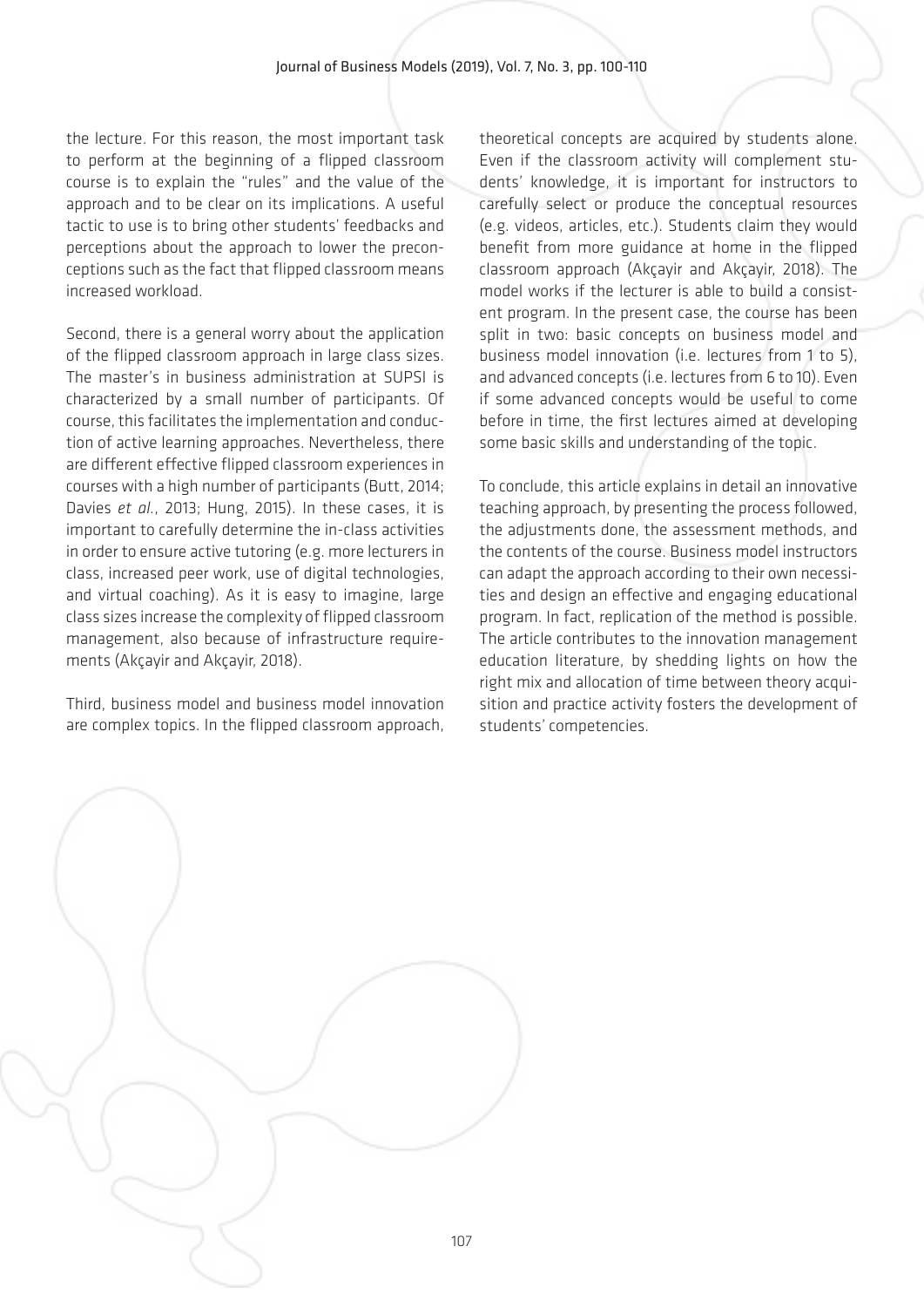## **References**

Abeysekera, L. & Dawson, P. (2015), Motivation and cognitive load in the flipped classroom: definition, rationale and a call for research, *Higher Education Research & Development*, Vol. 34, No. 1, pp. 1-14.

Akçayir, G. & Akçayir, M. (2018), The flipped classroom: A review of its advantages and challenges, *Computers & Education*, Vol. 126, pp. 334-345.

Bergmann, A. & Sams, J. (2012), *Flip your Classroom: Reach every Student in every Class every Day*, International society for technology in education, New York.

Bonwell, C. C. and Eison, J. A. (1991), *Active Learning: Creating Excitement in the Classroom*. 1991 ASHE-ERIC Higher Education Reports. ERIC Clearinghouse on Higher Education, The George Washington University, One Dupont Circle, Suite 630, Washington, DC 20036-1183.

Burke, J.W. (1989), *Competence-based education and training*, Falmer, London.

Butt, A. (2014), Student views on the use of a flipped classroom approach: Evidence from Australia, *Business Education & Accreditation*, Vol. 6, No. 1, 33-43.

Cecchinato, G. and Papa, R. (2016), *Flipped Classroom: un nuovo modo di insegnare e apprendere*, De Agostini, Novara.

Christensen, C. M., Hall, T., Dillon, K., & Duncan, D. S. (2016), *Competing Against Luck: The Story of Innovation and Customer Choice*. Harper Collins Publishers, New York.

Dale, E. (1954), *Cone of learning, Audio-Visual Methods in Teaching* (revised), Holt, Rinehart & Winston, New York.

Davies, R.S., Dean, D.L. and Ball, N. (2013), Flipping the classroom and instructional technology integration in a college-level information systems spreadsheet course, *Educational Technology Research and Development*, Vol. 61, No. 4, pp. 563-580.

Frankenberger, K., Weiblen, T., Csik, M. and Gassmann, O. (2013), The 4I-framework of business model innovation: A structured view on process phases and challenges, *International journal of product development*, Vol.18, No. 3/4, pp. 249-273.

Hattie, J. (2015), The applicability of Visible Learning to higher education. *Scholarship of Teaching and Learning in Psychology, Vol.* 1, No. 1, pp. 79-91.

Hurtubise, L., Hall, E., Sheridan, L. and Han, H. (2015), The flipped classroom in medical education: engaging students to build competency, *Journal of Medical Education and Curricular Development*, Vol. 2, pp. 35-43.

Hung, H. T. (2015), Flipping the classroom for English language learners to foster active learning, *Computer Assisted Language Learning*, Vol. 28, No. 1, pp. 81-96.

Lage, M.J., Platt, G. J. and Treglia, M. (2000), Inverting the classroom: A gateway to creating an inclusive learning environment, *The Journal of Economic Education*, Vol. 31, No. 1, pp. 30-43.

Massa, L., Tucci, C. L. and Afuah, A. (2017), A critical assessment of business model research, *Academy of Management Annals*, Vol. 11, No. 1, pp. 73-104.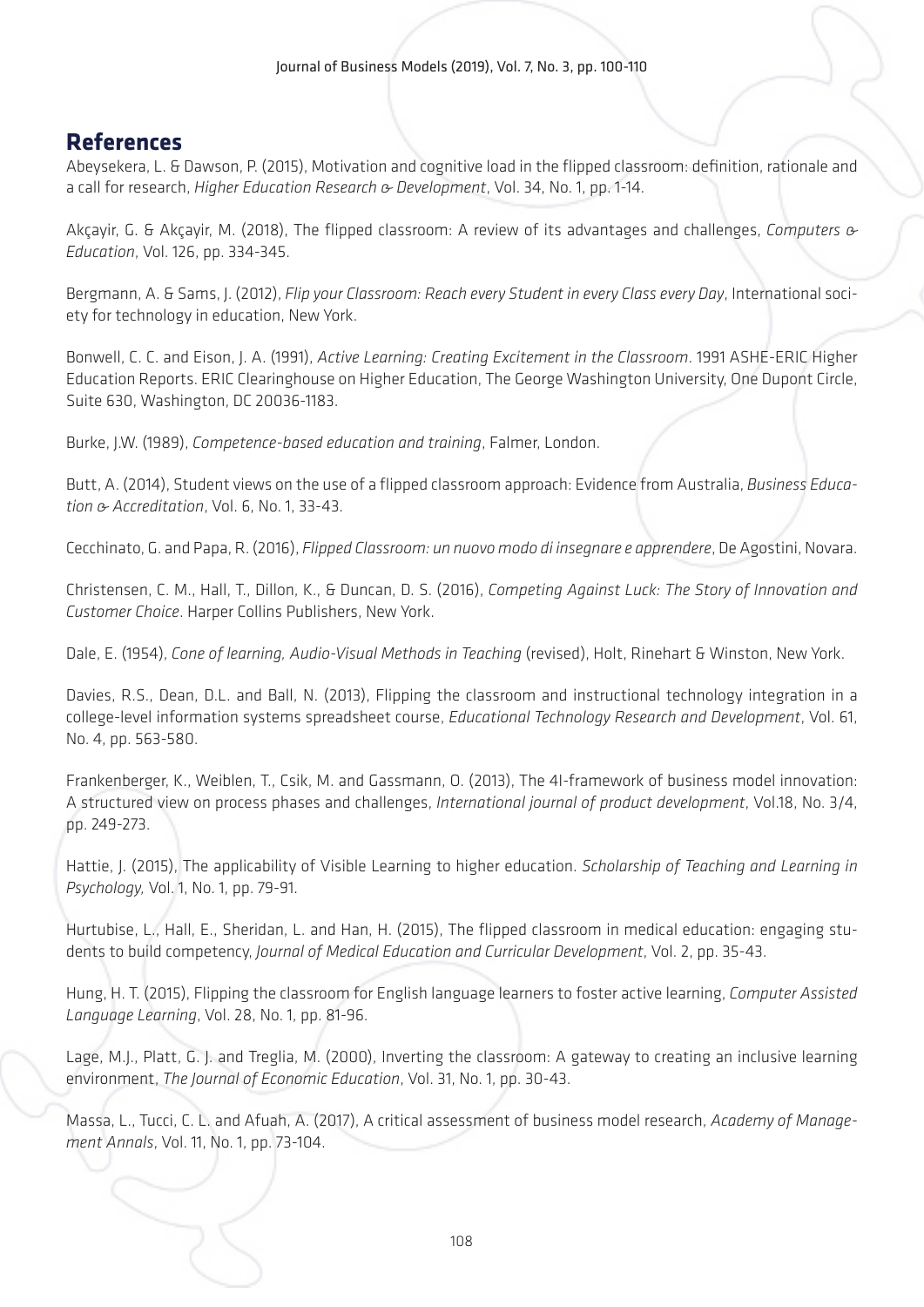Neck, H. M. Greene, O. G., Brush, C.G. (2014), Practice-based entrepreneurship education using actionable theory. In M.H. Morris (Ed.), *Annals of Entrepreneurship Education Pedagogy*, Edward Elger Publishing, Northampton, MA, pp. 3-20.

Nizet, I., Galiano, O. and Meyer, F. (2016), Vers un cadrage théorique pour comprendre la classe inversée, in Dumont, A. and Berthiaume, D. (Eds.), *La pédagogie inversée*, De Boeck Supérieur, Louvain-la-Neuve, Belgium, pp. 39-50.

Osterwalder, A., Pigneur, Y., Bernarda, G., Smith, A., (2014), *Value proposition design. How to create products and services customers want*. Wiley, Hoboken.

Pfeffer J. and Sutton, R. I. (2000), *The knowing-doing gap: How smart companies turn knowledge into action*, Harvard Business School Press, Boston.

Schneckenberg, D., Velamuri, V. K., Comberg, C., and Spieth, P. (2017), Business model innovation and decision making: uncovering mechanisms for coping with uncertainty. *R&D Management,* Vol. 47, No. 3, pp. 404-419.

Tardif, J. (2006), *L'évaluation des compétences*, La Chenelière, Montréal.

Vaughan, M. (2014), Flipping the learning: An investigation into the use of the flipped classroom model in an introductory teaching course, *Education Research and Perspectives*, Vol. 41, No. 1, pp. 25-41.

Wiggins, G. and McTighe, J. (1998), What is backward design? in *Understanding by Design*, Merrill Prentice Hall, Upper Saddle River, NJ, pp. 7-19.

Zott, C. and Amit, R. (2010), Business model design: an activity system perspective. *Long range planning*, Vol. 43, No. 2/3, pp. 216-226.